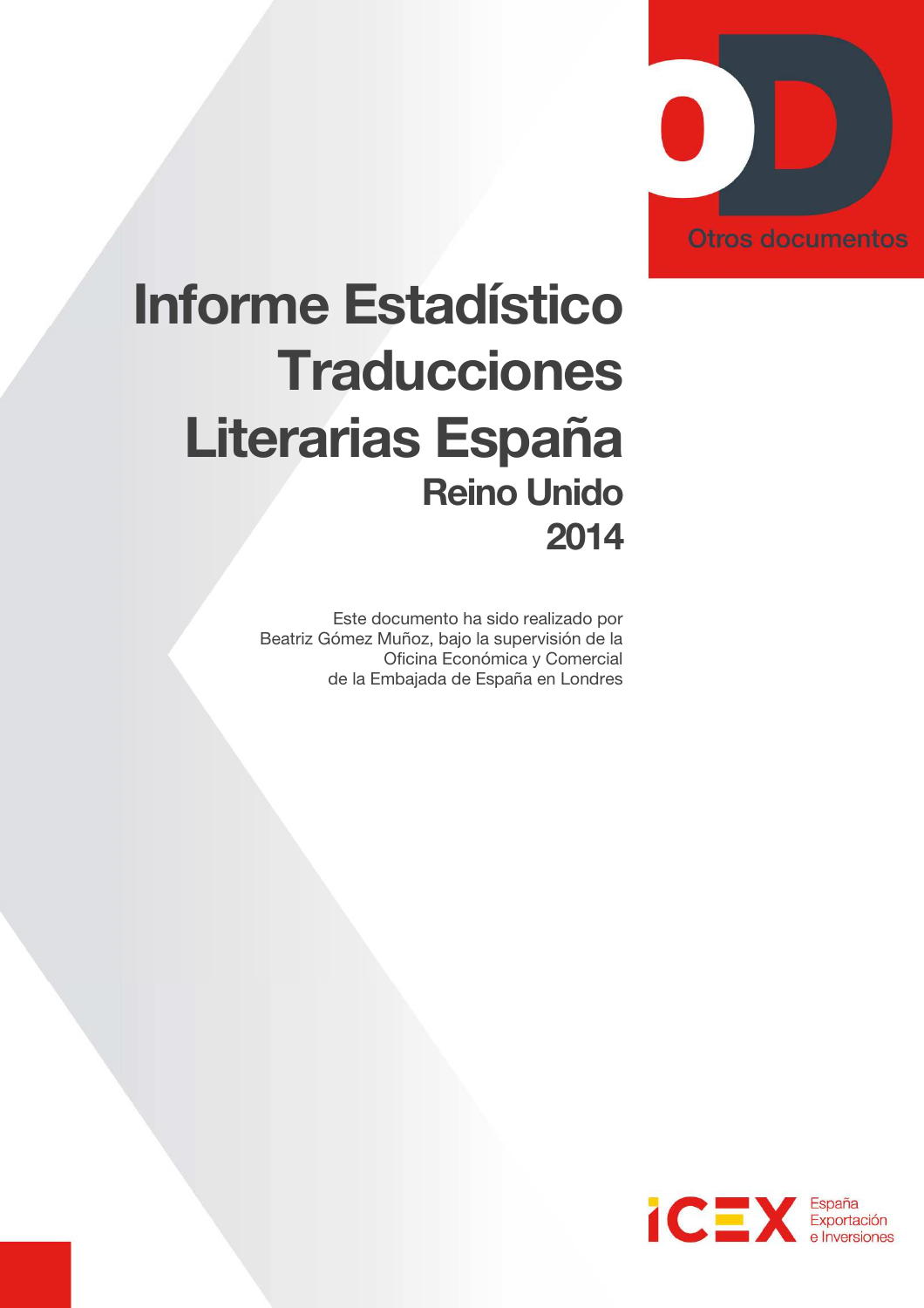

# ÍNDICE

| 1. CONCLUSIONES/SUMMARY                                     |   |
|-------------------------------------------------------------|---|
| 2. METODOLOGÍA/METHODOLOGY                                  |   |
| 3. NÚMERO DE TÍTULOS TRADUCIDOS/NUMBER OF TITLES TRANSLATED |   |
| 4. RELACIÓN DE OBRAS TRADUCIDAS/LIST OF TRANSLATED TITLES   | 9 |

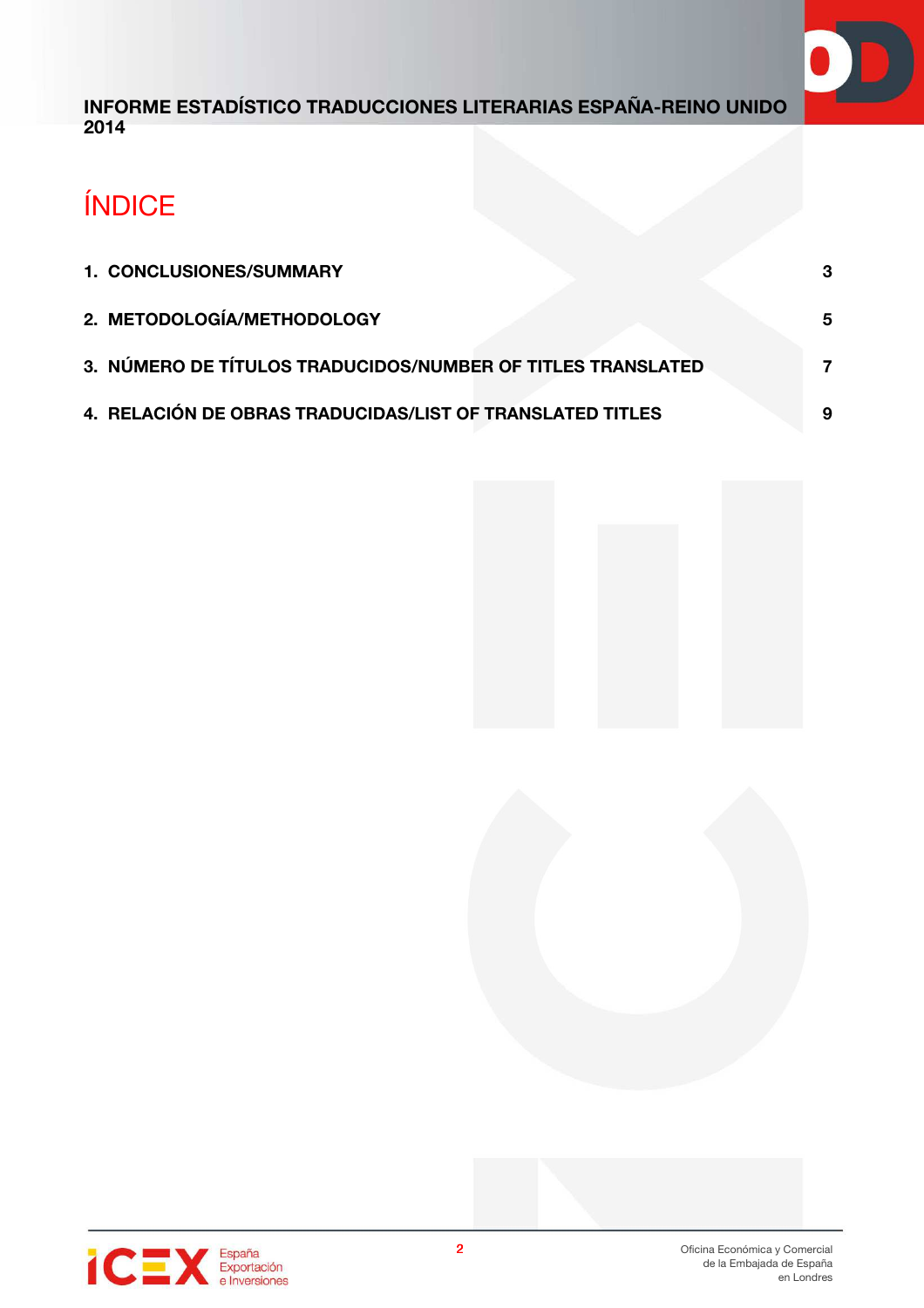

# 1. CONCLUSIONES/SUMMARY

Este informe recoge las obras de editoriales españolas traducidas de cualquiera de las lenguas oficiales de España al inglés, y publicadas en Reino Unido en papel y/o formatos digitales en 2014.

En 2014 se han publicado 91 títulos traducidos del español al inglés, un -11,6% por debajo de los 103 publicados en 2013, de los cuales 43 son reediciones y 48 obras publicadas por primera vez.

Incluyendo todos los formatos de un mismo título, su número se eleva a 119.

El 92% de las traducciones tienen el castellano como idioma de origen, el 6.6% el catalán, y el 1% el vasco.

Las obras han sido publicadas por 49 editoriales británicas distintas, utilizando los servicios de 55 traductores.

This report shows the titles from Spanish publishing companies that have been translated from any of the Spanish official languages into English, and published in the UK in 2014 in any format.

In 2014 a total of 91 translated titles from Spanish to English were published, a -11.6% decrease compared with 103 titles in 2013. Of these 91 titles, 43 are re-editions and 48 published for the first time.

If all formats of the same title are considered, the number of published titles increases to 119.

92% of translations originate from the Spanish language, 6.6% from Catalan and 1% from Basque.

The titles have been published by 49 different UK imprints, with the professional services of 55 translators.

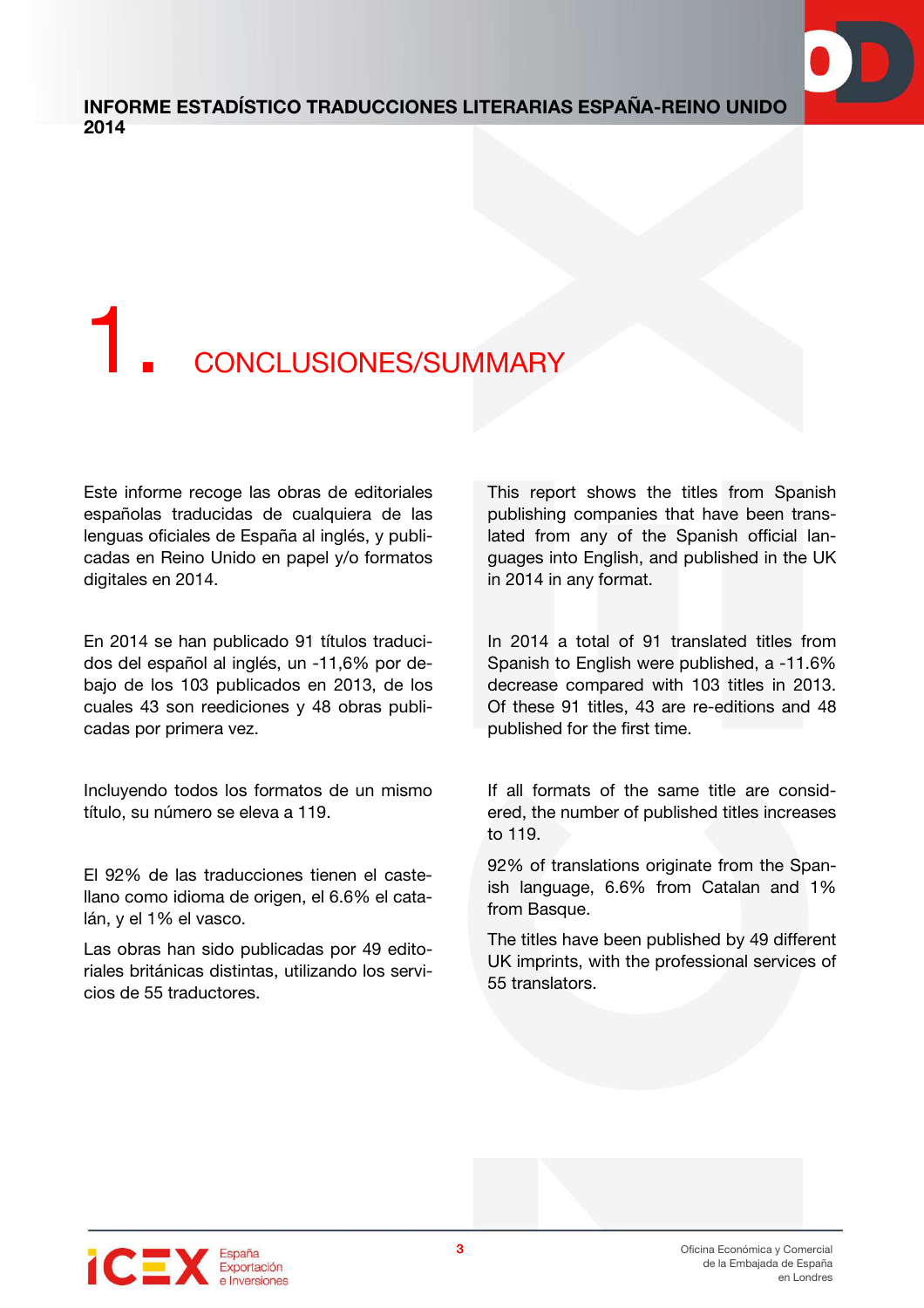Un título ha participado en el proyecto ICEX New Spanish Books: "La Mala Dona" (Marc Pastor/Pushkin Press/Mara Faye Lethen).

Tres títulos recibieron ayudas a la traducción del Ministerio de Cultura: "Cuentos de Verdad" (Medardo Fraile/Ediciones Cátedra/ Margaret Jull Costa); "Caligrafía de los Sueños" (Juan Marsé/Lumen/Nick Caistor); "Las leyes de la frontera" (Javier Cercas/Random House/Anne McLean).

Cinco títulos recibieron ayudas a la traducción del Institut Ramon Llull: "Jo Confeso" (Jaume Cabré/Edicions Proa/Mara Faye Lethem); "Amor en Minúsculas" (Francesc Miralles/Vergara/Julie Wark); "Vanilla Salt" (Ada Parellada/Planeta/Julie Wark); "La mala dona" (Pastor Marc/RBA Libros/Mara Faye Lethem); "Incerta Gloria" (Joan Sales/Club Editor/Peter Bush).

One title featured on ICEX project New Spanish Books: "Barcelona Shadows" (Marc Pastor/ Pushkin Press/Mara Faye Lethen).

Three titles received translation grants from the **Ministry of Culture**: "Things Look Different in the Light & Other Stories" (Medardo Fraile/Pushkin Press/Margaret Jull Costa); "The Calligraphy of Dreams" (Juan Marsé/MacLeose Press/Nick Caistor); "Outlaws" (Javier Cercas/Bloomsbury/Anne McLean).

Five titles received translation grants from the Insitut Ramon Llull: "Confessions" (Jaume Cabré/Alma Books/Mara Faye Lethem); "Love in Small Letters" (Francesc Miralles/Alma Books/Julie Wark); "Vanilla Salt" (Ada Parellada/Alma Books/Julie Wark); "Barcelona Shadows" (Pastor Marc/Pushkin Press/Mara Faye Lethem); "Uncertain Glory" (Joan Sales/McLehose Press/Peter Bush).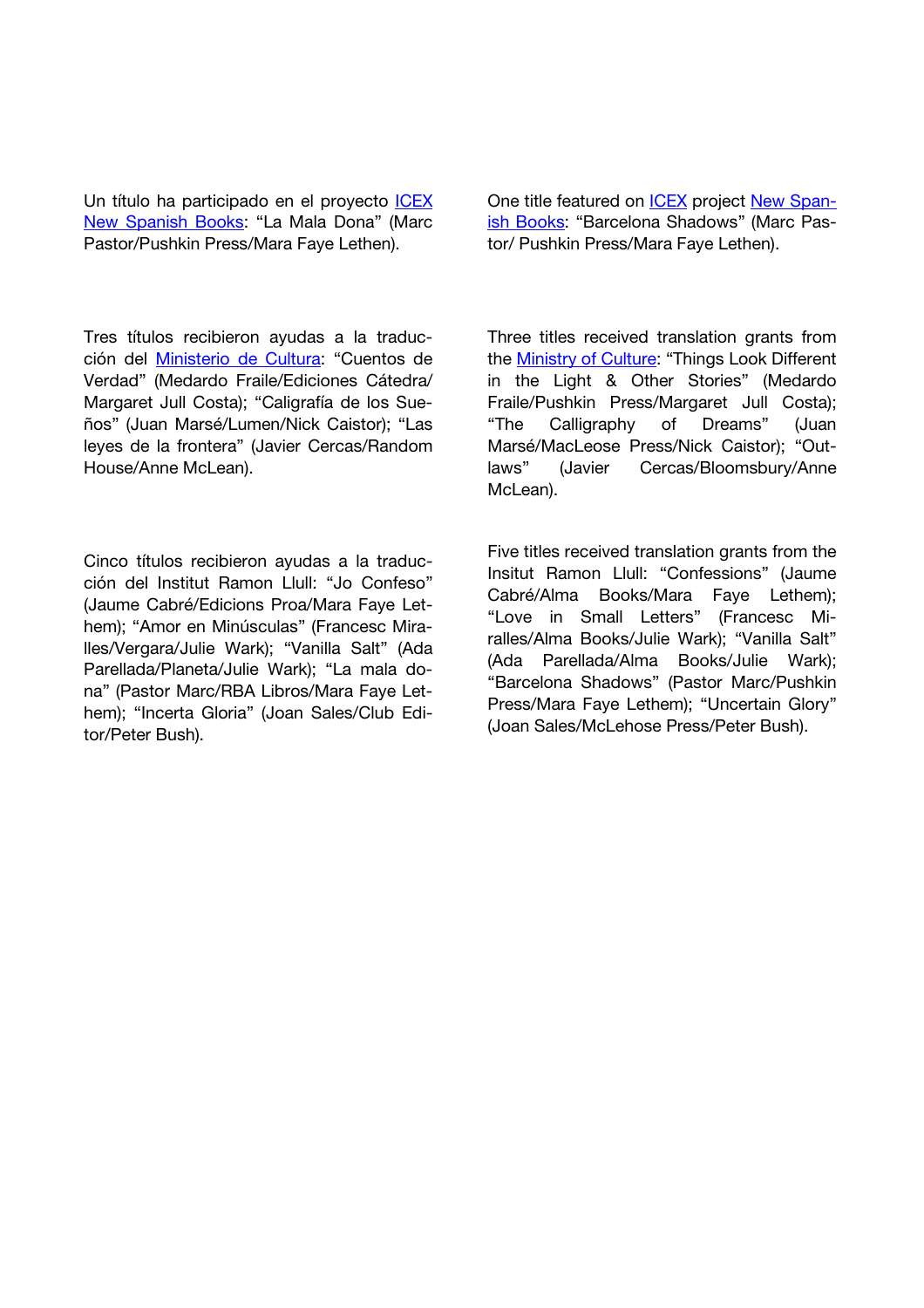# 2. METODOLOGÍA/METHODOLOGY

La información es de elaboración propia, extrayendo datos de Nielsen BookData, servicio que monitoriza los títulos publicados en Reino Unido a través de los códigos ISBN, combinando los siguientes parámetros de búsqueda: lenguas oficiales de España; traductores que normalmente traducen libros españoles; editoriales proclives a publicar literatura extranjera y autores. Consideramos que el informe ofrece una panorámica bastante fiel de las traducciones al inglés en el año 2014.

Los títulos únicos contabilizan las obras sin tener en cuenta los distintos formatos en los que hayan sido publicadas, mientras que los títulos totales contabilizan varios formatos de un mismo título.

Quedan excluidas del informe las autoediciones, así como las coediciones de obras que únicamente han sido publicadas en Reino Unido y no en España.

La abreviatura "n/d" (no disponible) se utiliza cuando no se han encontrado datos. En cuanto a los derechos de autor, en España son de dominio público (d/p) las obras de aquellos autores que han fallecido hace más de setenta años, u ochenta años si el autor ha fallecido antes de diciembre de 1987.

The information has been compiled by ICEX, extracting data from Nielsen BookData, a service that collects information on published titles in the UK from the ISBN codes, through a combination of different search criteria: official languages of Spain; name of translators that usually translate Spanish titles; imprints that publish foreign literature; and authors. We believe the report reflects an accurate picture of the situation in 2013.

Unique titles do not take into account the different formats in which they have been published, while total titles count the different formats in which they have been published.

Auto-editions are not traced, and co-editions published only in the UK and not in Spain have been excluded.

"n/d" is used when data has not been found. Regarding author´s rights, they are in the public domain (d/p) if the author died more than seventy years ago or eighty if the author died before December 1987.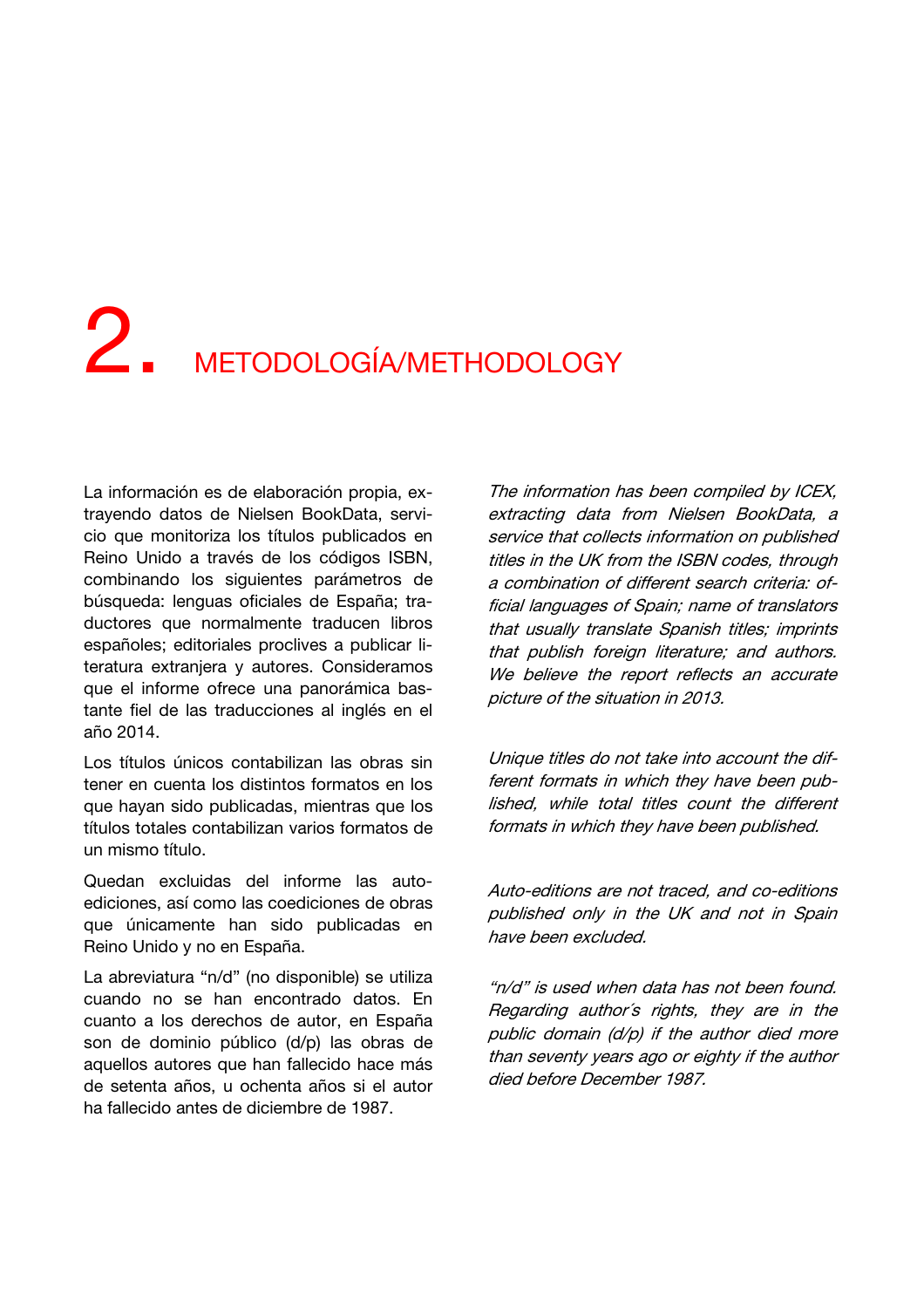

# LEYENDA DE FORMATO / FORMAT ABBREVIATIONS

- P: Bolsillo/Paperback EB: Libro electrónico/E-book AUD: Audiovisual/Audiovisual H: Tapa dura/Hardback POS: Punto de venta/Point of Sale
- MM: Multi Media/Multi Media





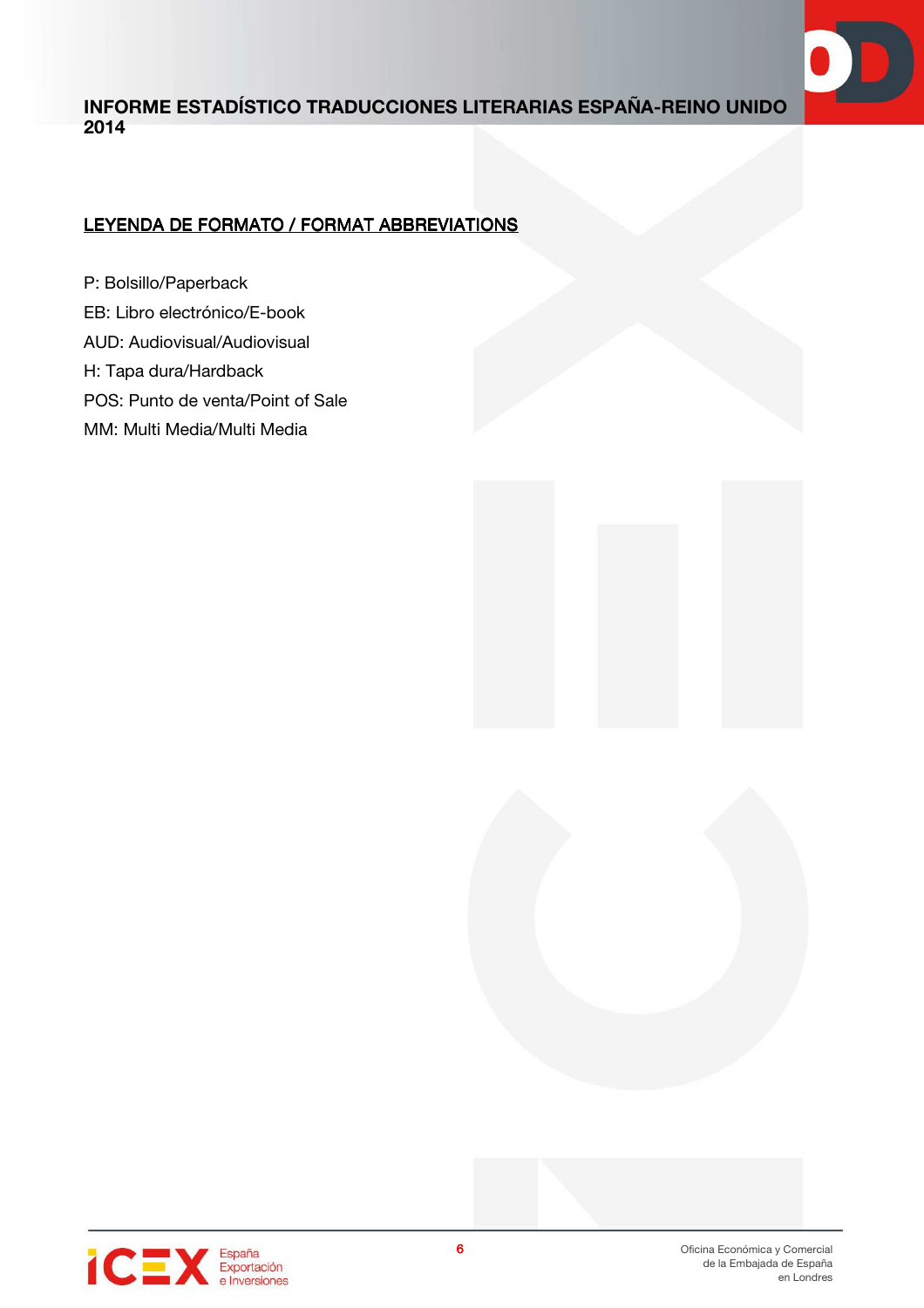# 3. NÚMERO DE TÍTULOS TRADUCIDOS/NUMBER OF TITLES TRANSLATED

|                  | 2012                     | 2013           | 2014                     | 2012/13 %   | 2013/14%   |
|------------------|--------------------------|----------------|--------------------------|-------------|------------|
| Español/Spanish  | 89                       | 93             | 84                       | $+4,49%$    | $-2,15%$   |
| Catalán/Catalan  | 1                        | 8              | 6                        | +700,00%    | $-25,00%$  |
| Gallego/Galician | 1                        | $\overline{2}$ | $\overline{\phantom{0}}$ | $+100,00\%$ | $-100,00%$ |
| Euskera/Basque   | $\overline{\phantom{a}}$ | ۰              | 1                        | ۰           |            |
| Total            | 91                       | 113            | 91                       | $+24,17$    | $-16,81$   |

#### TABLA 1: TÍTULOS ÚNICOS POR IDOMA/ UNIQUE TITLES BY LANGUAGE

#### TABLA 2: TOTAL DE TÍTULOS POR IDIOMA/TOTAL

#### OF TITLES BY LANGUAGE

|                  | 2012 | 2013                     | 2014                         | 2102/13%                 | 2103/14% |
|------------------|------|--------------------------|------------------------------|--------------------------|----------|
| Español/Spanish  | 115  | 117                      | 104                          | $+1,74$                  | $-11,11$ |
| Catalán/Catalan  | 1    | 12                       | 14                           | $+1.100$                 | $+16,67$ |
| Gallego/Galician | 1    | 3                        | $\qquad \qquad \blacksquare$ | $+200$                   | $-100%$  |
| Euskera/Basque   | ۰    | $\overline{\phantom{0}}$ | 1                            | $\overline{\phantom{0}}$ |          |
| <b>Total</b>     | 117  | 132                      | 119                          | $+12,82$                 | $-9,85$  |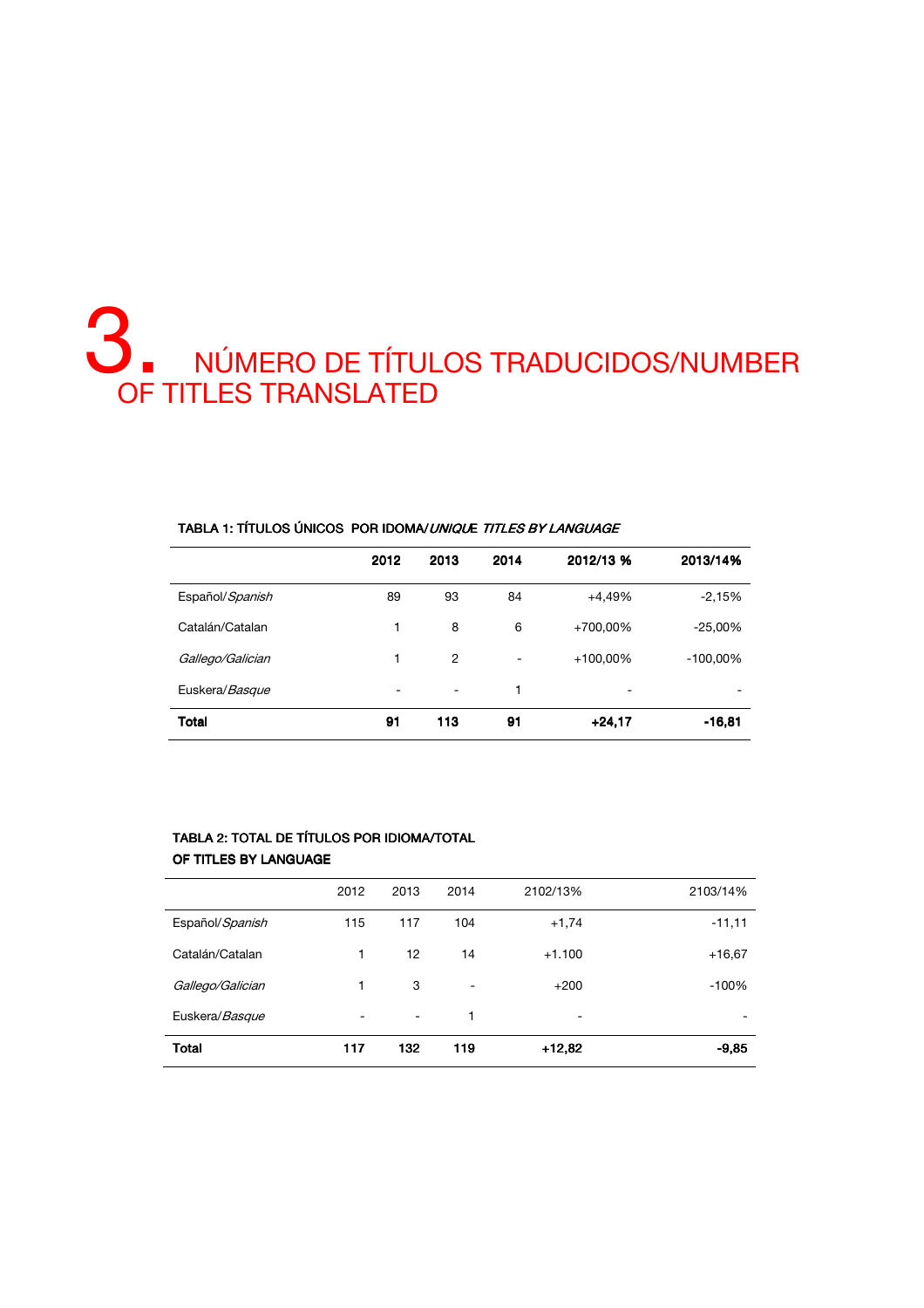



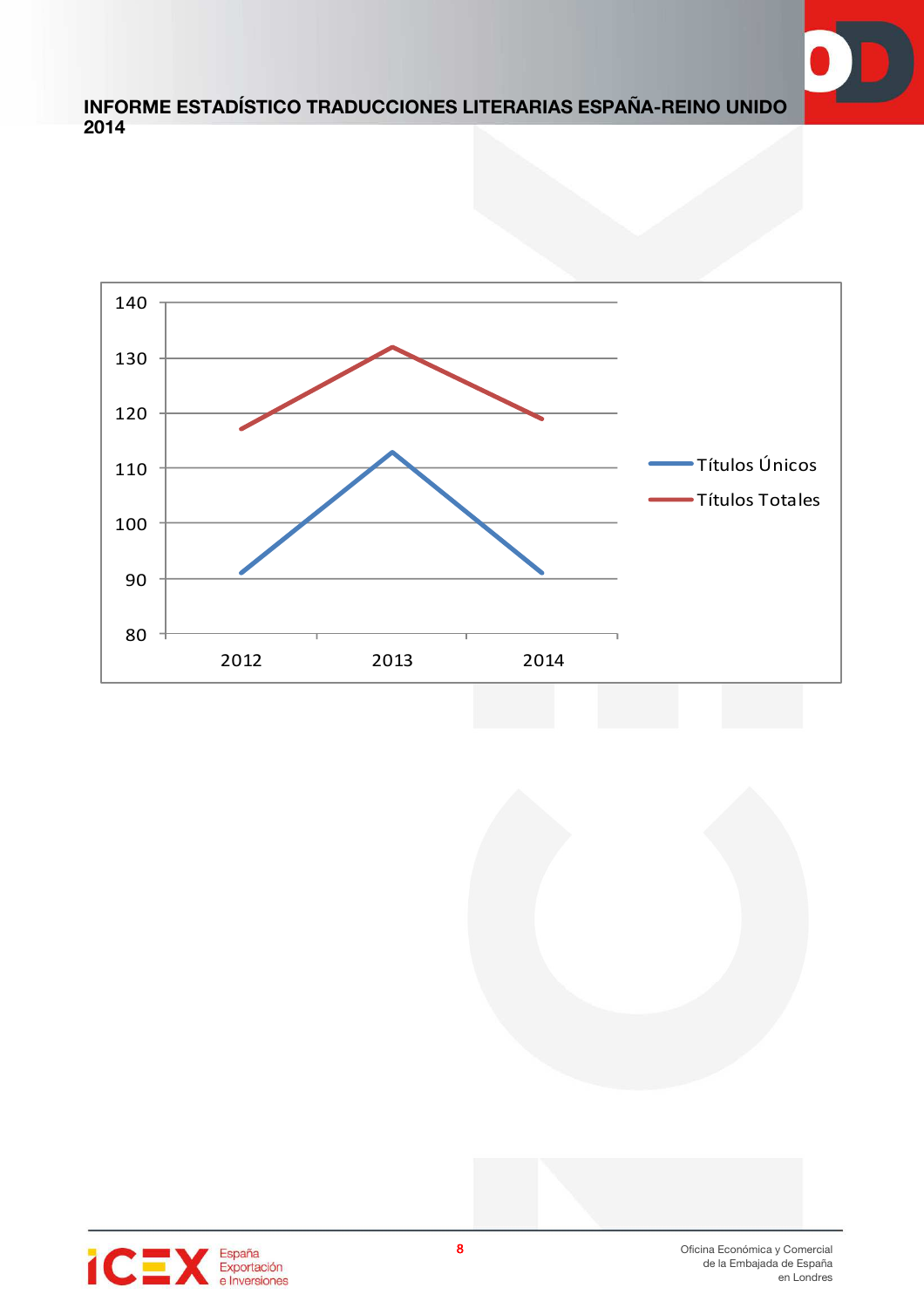

# A RELACIÓN DE OBRAS TRADUCIDAS/LIST OF TRANSLATED TITLES

| <b>AUTOR</b>                       | <b>TÍTULO ORIGINAL</b>           | <b>TÍTULO EN INGLÉS</b>              | <b>EDITORIAL BRITÁNICA</b>       | TRADUCTOR FORMATO                     |                      |
|------------------------------------|----------------------------------|--------------------------------------|----------------------------------|---------------------------------------|----------------------|
| <b>AUTHOR</b>                      | <b>ORIGINAL TITLE</b>            | <b>ENGLISH TITLE</b>                 | <b>BRITISH PUBLISHER</b>         | <b>TRANSLATOR</b>                     | <b>FORMAT</b>        |
|                                    |                                  | <b>TRADUCCIONES DEL CATALÁN</b>      |                                  |                                       |                      |
| Cabré, Jaume<br>Miralles, Francesc | Jo confesso<br>Amor en minúscula | Confessions<br>Love in small letters | Arcadia Books<br>Alma Books      | Mara Faye Lethem<br><b>Julie Wark</b> | EB, P, H<br>EB, P, H |
| Parellada Ada                      | Sal de vainilla                  | Vanilla salt                         | Alma Books                       | Julie Wark                            | EB, P, H             |
| Pastor Marc                        | La mala dona                     | Barcelona shadows                    | <b>Pushkin Press</b>             | Mara Faye Lethem                      | EB, P(2)             |
| Rodoreda, Merce                    | La placa del diamant             | In Diamond Square                    | Virago Press, Ulverscroft        | Peter Bush                            | P, P                 |
| Sales, Joan                        | Incerta glòria                   | Uncertain glory                      | McLehose Press                   | Peter Bush                            | н                    |
|                                    |                                  | <b>TRADUCCIONES DEL VASCO</b>        |                                  |                                       |                      |
| Uribe, Kirmen                      | Bilbao-New York -<br>Bilbao      | Bilbao-New York-Bilbao               | Seren                            | <b>Elizabeth Macklin</b>              | P                    |
|                                    |                                  | TRADUCCIONES DEL ESPAÑOL             |                                  |                                       |                      |
| Acosta, Carlos                     | Pata de puerco                   | Pig's foot                           | <b>Bloomsbury Publishing Plc</b> | Frank Wynne                           | P                    |
| Aguayo Morán, Ma-<br>riano         | Los maños                        | Los maños                            | Kate Sharpley Library            | Paul Sharkey                          | P                    |
| Allende, Isabel                    | El Cuaderno de Maya              | Maya's notebook                      | Fourth Estate Ltd                | Anne McLean                           | P                    |
| Allende, Isabel                    | El juego de Ripper               | Ripper                               | Fourth Estate Ltd                | Oliver Brock/Frank<br>Wynne           | AV, P, EB            |
| Ampuerto, Roberto                  | El caso Neruda                   | The Neruda case                      | Souvenir Press Ltd               | Carolina de Robertis                  | H, EB                |

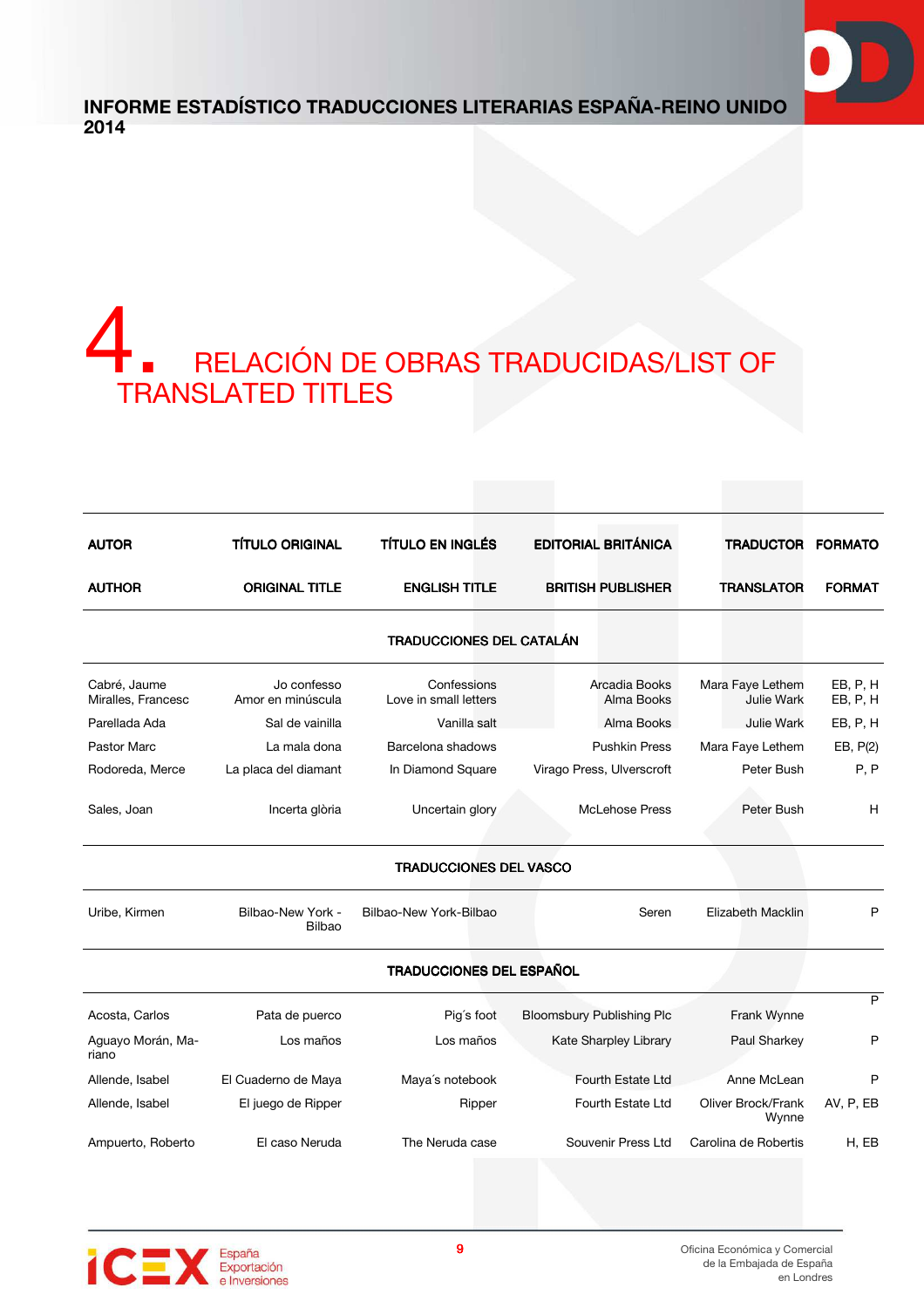

| Arvelo Torrealba,<br>Alberto  | Florentino y el diablo                                                             | Florentino and the devil                                     | <b>Shearsman Books</b>                           | Timothy Ades/Gloria<br>Carnevali       | P           |
|-------------------------------|------------------------------------------------------------------------------------|--------------------------------------------------------------|--------------------------------------------------|----------------------------------------|-------------|
| Atencia, Maria Vic-<br>toria  |                                                                                    | Maria Victoria Atencia:<br>Legend of Myself                  | Aris & Phillips Ltd                              | Roberta Ann Quance                     | H, P        |
| Atxaga, Bernardo              | El hombre solo                                                                     | Lone man                                                     | Vintage                                          | Margaret Jull Costa                    | POD         |
| Aun Weor, Samael              | Educación fundamen-<br>tal                                                         | Fundamental education                                        | <b>Gnostic Editions UK</b>                       | n/d                                    | EB          |
| Aun Weor, Samael              | Logos, Mantram<br>Theurgy                                                          | Logos, mantram, theurgy                                      | <b>Gnostic Editions UK</b>                       | n/d                                    | EB          |
| Aun Weor, Samael              | La Revolución de Bel                                                               | The revolution of Bel                                        | <b>Gnostic Editions UK</b>                       | n/d                                    | EB          |
| Aun Weor, Samael              | Filosofía gnóstica re-<br>volucionaria                                             | Revolutionary gnostic<br>philosphy                           | <b>Gnostic Editions UK</b>                       | n/d                                    | EB          |
| Aun Weor, Samael              | Los cuerpos solares                                                                | The solar bodies                                             | <b>Gnostic Editions UK</b>                       | n/d                                    | EB          |
| Aun Weor, Samael              | Tratado de alquimia<br>sexual                                                      | Treatise on sexual al-<br>chemy                              | <b>Gnostic Editions UK</b>                       | n/d                                    | EB          |
| Ávila Laurel, Juan<br>Tomás   | Arde el monte de no-<br>che                                                        | By night the mountain<br><b>Burns</b>                        | And Other Stories                                | Jethro Soutar                          | P           |
| Bolaño, Roberto               | El Gaucho Insufrible                                                               | The insufferable gaucho                                      | Picador                                          | <b>Chris Andrews</b>                   | Η           |
| Bolaño, Roberto               | El retorno                                                                         | The return                                                   | Picador                                          | <b>Chris Andrews</b>                   | P           |
| Bolaño, Roberto               | El secreto del Mal                                                                 | The secret evil                                              | Picador                                          | <b>Chris Andrews</b>                   | Η           |
| Bolaño, Roberto               | Los sinsabores del<br>verdadero policía                                            | Woes of the true police-<br>man                              | Picador                                          | <b>Chris Andrews</b>                   | P           |
| Borjes, Jorge Luis            |                                                                                    | Conversations                                                | Seagull Books London Ltd                         | Jason Wilson                           | н           |
| Cardenal, Juan Pa-<br>blo     | La silenciosa conquis-<br>ta de China                                              | China'silent army                                            | Penguin Books Ltd                                | <b>Catherine Mansfield</b>             | P           |
| Cercas, Javier                | Las leyes de la fronte-<br>ra                                                      | Outlaws                                                      | <b>Bloomsbury Publishing PLC</b>                 | Anne McLean                            | EB, H       |
| Cervantes, Miguel<br>de       | Don Quixote                                                                        | Don Quixote                                                  | Alma Classics                                    | Tom Lathrop                            | P           |
| Chauvel, Lucrecia<br>Escudero | Malvinas: el gran rela-<br>to: fuentes y rumores<br>en la información de<br>guerra | Media Stories in the Falk-<br>lands-Malvinas Conflict        | Critical, Cultural and Com-<br>munications Press | Guillermo Olivera                      | P           |
| Cortázar, Julio               | Rayuela                                                                            | Hopscotch                                                    | Everyman's Library                               | Gregory Rabassa                        | н           |
| Escobar, Ticio                | La Invención de la Dis-<br>tancia                                                  | The invention of distance                                    | Ridinghouse                                      | Christina Mac Swee-<br>ney             | P           |
| Escudero, Jesus<br>Adrián     | El lenguaje de Hei-<br>degger. Diccionario Fi-<br>losófico 1912 - 1927             | Heidegger and the emer-<br>gence of the question of<br>being | Aris & Phillips Ltd                              | Dr. Juan Pablo Her-<br>nández Betancur | $EB(2)$ , H |
| Falcones, Ildefonso           | La Reina descalza                                                                  | The barefoot queen                                           | Doubleday                                        | Mara Faye Lethem                       | P           |

España<br>Exportación<br>e Inversiones **iCE**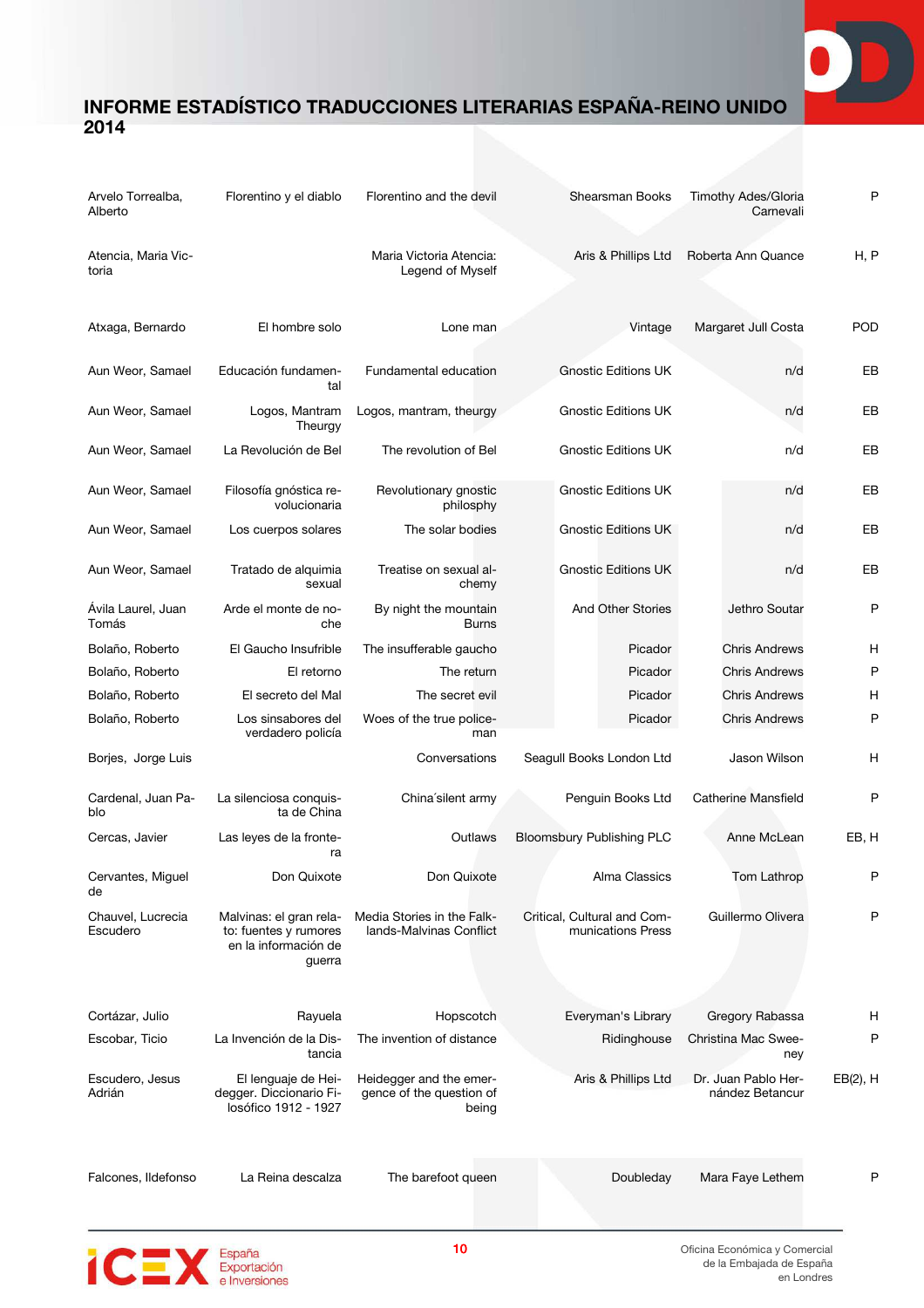| Galeano, Eduardo            | Los hijos de los días                                                                | Children of the days                          | Penguin Books Ltd       | <b>Mark Fried</b>                                   | Ρ          |
|-----------------------------|--------------------------------------------------------------------------------------|-----------------------------------------------|-------------------------|-----------------------------------------------------|------------|
| Garcia Lorca, Fede-<br>rico | Romancero gitano                                                                     | Gypsy ballads                                 | <b>Enitharmon Press</b> | Jane Duran/Gloria<br>Garcia Lorca                   | EB         |
| Garcia Lorca, Fede-<br>rico | Impresiones y paisajes                                                               | Sketches of Spain                             | Serif                   | Peter Bush                                          | EB         |
| Garcia Lorca, Fede-<br>rico | La Casa de Bernarda<br>Alba                                                          | The house of Bernarda<br>Alba                 | Faber & Faber Plays     | David Hare                                          | EВ         |
| Garcia Márquez,<br>Gabriel  | Cuentos                                                                              | Collected stories                             | Penguin Books Ltd       | Gregory Rabassa                                     | EВ         |
| Garcia Márquez,<br>Gabriel  | El general en su labe-<br>rinto                                                      | The general in his laby-<br>rinth             | Penguin Books Ltd       | <b>Edith Grossman</b>                               | P          |
| Garcia Márquez,<br>Gabriel  | Yo no vengo a decir<br>un discurso                                                   | I am not here to give a<br>speech             | Viking                  | Edith Grossman                                      | Ρ          |
| Garcia Márquez,<br>Gabriel  | La mala hora                                                                         | In evil hour                                  | Penguin Books Ltd       | Gregory Rabassa                                     | Ρ          |
| Garcia Márquez,<br>Gabriel  | La Increíble y triste<br>historia de la cándida<br>Erendira y su abuela<br>desalmada | Innocent Erendira and<br>other stories        | Penguin Books Ltd       | Gregory Rabassa                                     | Ρ          |
| Garcia Márquez,<br>Gabriel  | La Hojarasca                                                                         | Leaf storm                                    | Penguin Books Ltd       | Gregroy Rabassa                                     | Ρ          |
| Garcia Márquez,<br>Gabriel  | Vivir para contarla                                                                  | Living to tell the tale                       | Penguin Books Ltd       | Edith Grossman                                      | Ρ          |
| Garcia Márquez,<br>Gabriel  | Memorias de mis pu-<br>tas tristes                                                   | Memories of my Me- lan-<br>choloy whores      | Penguin Books Ltd       | Edith Grossman                                      | P          |
| Garcia Márquez,<br>Gabriel  | Noticia de un secues-<br>tro                                                         | News of a kidnapping                          | Penguin Books Ltd       | Edith Grossman                                      | Ρ          |
| Garcia Márquez,<br>Gabriel  | El coronel no tiene<br>quien le escriba                                              | No one writes to the<br>Colonel               | Penguin Books Ltd       | <b>JS Bernstein</b>                                 | Ρ          |
| Garcia Márquez,<br>Gabriel  | monios                                                                               | Del amor y otros de- Of love and other demons | Penguin Books Ltd       | <b>Edith Grossman</b>                               | P          |
| Garcia Márquez,<br>Gabriel  | Cien años de soledad                                                                 | One hundred years of<br>solitude              | Penguin Books Ltd       | Gregory Rabassa                                     | H, P       |
| Garcia Márquez,<br>Gabriel  | Relato de un naufrago                                                                | The story of a ship-<br>wrecked Sailor        | Penguin Books Ltd       | Randolph Hogan                                      | Ρ          |
| Garcia Márquez,<br>Gabriel  | Doce cuentos peregri-<br>nos                                                         | Strange pilgrims                              | Penguin Books Ltd       | Edith Grossman                                      | Ρ          |
| Garcia Márquez,<br>Gabriel  | Un señor muy viejo<br>con unas alas enor-<br>mes                                     | A very old man with<br>enormous wings         | Penguin Books Ltd       | Gregory Rabassa                                     | P          |
| Garcia Márquez,<br>Gabriel  | El otoño del patriarca                                                               | The autumn of the patri-<br>arch              | Penguin Books Ltd       | Gregory Rabassa                                     | Ρ          |
| Garcia Márquez,<br>Gabriel  | Crónica de una muer-<br>te anunciada                                                 | Chronicle of a death fore-<br>told            | Penguin Books Ltd       | Gregory Rabassa                                     | Ρ          |
| Gelmán, Juan                | Mundar                                                                               | To world                                      | Salt Publishing         | Katherine M He-<br>deen/Víctor Rodri-<br>guez Núñez | <b>POD</b> |
| Gomez-Jurando,<br>Juan      | El paciente                                                                          | The tipping point                             | Weidenfeld & Nicolson   | Martin Michael Ro-<br>berts                         | EB, P      |

España<br>Exportación<br>e Inversiones **iCE**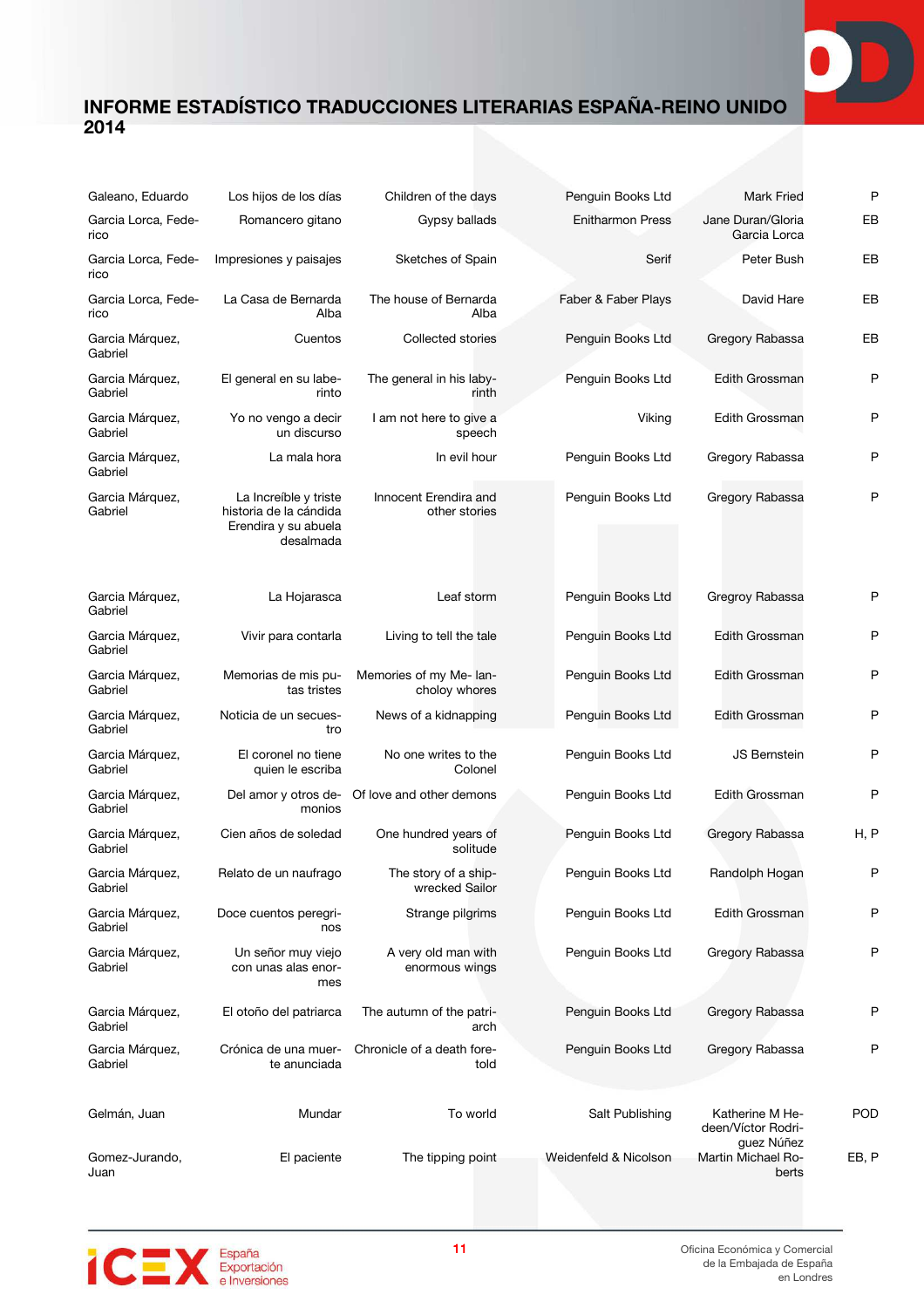

| González, Tomás          | Primero estaba el mar                                   | In the beginning was the<br>sea                 | <b>Pushkin Press</b>                | Frank Wynne                                    | EB, P       |
|--------------------------|---------------------------------------------------------|-------------------------------------------------|-------------------------------------|------------------------------------------------|-------------|
| Herrera, Fernando<br>de  |                                                         | Selected poems                                  |                                     | Shearsman Books Luis Ingelmo, Michael<br>Smith | P           |
| Hill, Antonio            | Los buenos suicidas                                     | The good suicide                                | <b>Black Swan</b>                   | Laura MacGlouglin                              |             |
| Manguel, Alberto         | Diario de lecturas                                      | A Reading Diary: A year<br>of favourite Books   | Canongate Books Ltd                 |                                                | EB          |
| Marías, Javier           | Los enamoramientos                                      | The infatuations                                | Penguin Books Ltd                   | Margaret Jull Costa                            | P           |
| Marsé, Juan              | Caligrafía de los sue-<br>ños                           | The calligraphy of dreams                       | MacLehose Press                     | <b>Nick Caistor</b>                            | н           |
| Martínez Tomás,<br>Eloy  | El Cantor de tangos                                     | The tango singer                                | <b>Bloomsbury Publishing PLC</b>    | Anne McLean                                    | EB          |
| Mendoza, Eduardo         | Riña de gatos                                           | An Englishman in Madrid                         | MacLehose Press                     | Nick Caistor                                   | P           |
| Navarro, Angels          | Mi primer libro de<br>animales                          | My First Book of : ani-<br>mals                 | Thames & Hudson Ltd                 |                                                | P           |
| Navarro, Angels          | Mi primer libro de le-<br>tras                          | My First Book of : letters                      | Thames & Hudson Ltd                 |                                                | P           |
| Navarro, Angels          | Mi primer libro de nú-<br>meros                         | My First Book of: num-<br>bers                  | Thames & Hudson Ltd                 |                                                | P           |
| Navarro, Angels          | Mi primer libro de ju-<br>guetes                        | My First book of: toys                          | Thames & Hudson Ltd                 |                                                | P           |
| Neuman, Andrés           | Hablar solos                                            | Talking to ourselves                            | <b>Pushkin Press</b>                | Nick Caistor/Lorenza<br>García                 | $P(2)$ , EB |
| Neuman, Andrés           | Las cosas que no ha-<br>cemos                           | The things we don't do                          | <b>Pushkin Press</b>                | Nick Caistor/Lorenza<br>García                 | P, EB       |
| Ortega y Gasset,<br>José | La misión de la uni-<br>versidad                        | The mission of the uni-<br>versity              | Routledge                           | n/a                                            | EB(3)       |
| Padura, Leonardo         | El hombre que amaba<br>los perros                       | The man who loved dogs                          | <b>Bitter Lemon Press</b>           | Anna Kushner                                   | P, H        |
| Payas, Dolores           | Drink Time! En com-<br>pañía de Patrick Leigh<br>Fermor | Drink time!                                     | Bene Factum Publishing Ltd          | Amanda Hopkinson                               | EB (29, P   |
| Perez Galdós             | Miau                                                    | Galdos: Meaw                                    | Aris & Phillips Ltd                 | Ruth Katz Crispin                              | P           |
| Ponce Alberca, Julio     | Gibraltar y la Guerra<br>Civil española                 | Gibraltar and the Spanish<br>Civil War, 1936-39 | <b>Bloomsbury Academic</b>          | Irene Sánchez Gon-<br>zález                    | $EB(2)$ , H |
| Puenzo, Lucia            | Wakolda                                                 | Wakolda                                         | <b>Hesperus Press Ltd</b>           | David William Foster                           | MM, P       |
| Rivas, Manuel            | Todo es silencio                                        | All is silence                                  | Ulverscroft/Vintage                 | Jonathan Dunne                                 | P(2)        |
| Rulfo, Juan              | Pedro páramo                                            | Pedro páramo                                    | Serpent's Tail                      | Margaret Sayers Pe-<br>den                     | P           |
| Salesa Laura             | Nueva era                                               | New era                                         | Independent Publishing Net-<br>work | Nicole Weiss                                   | P           |